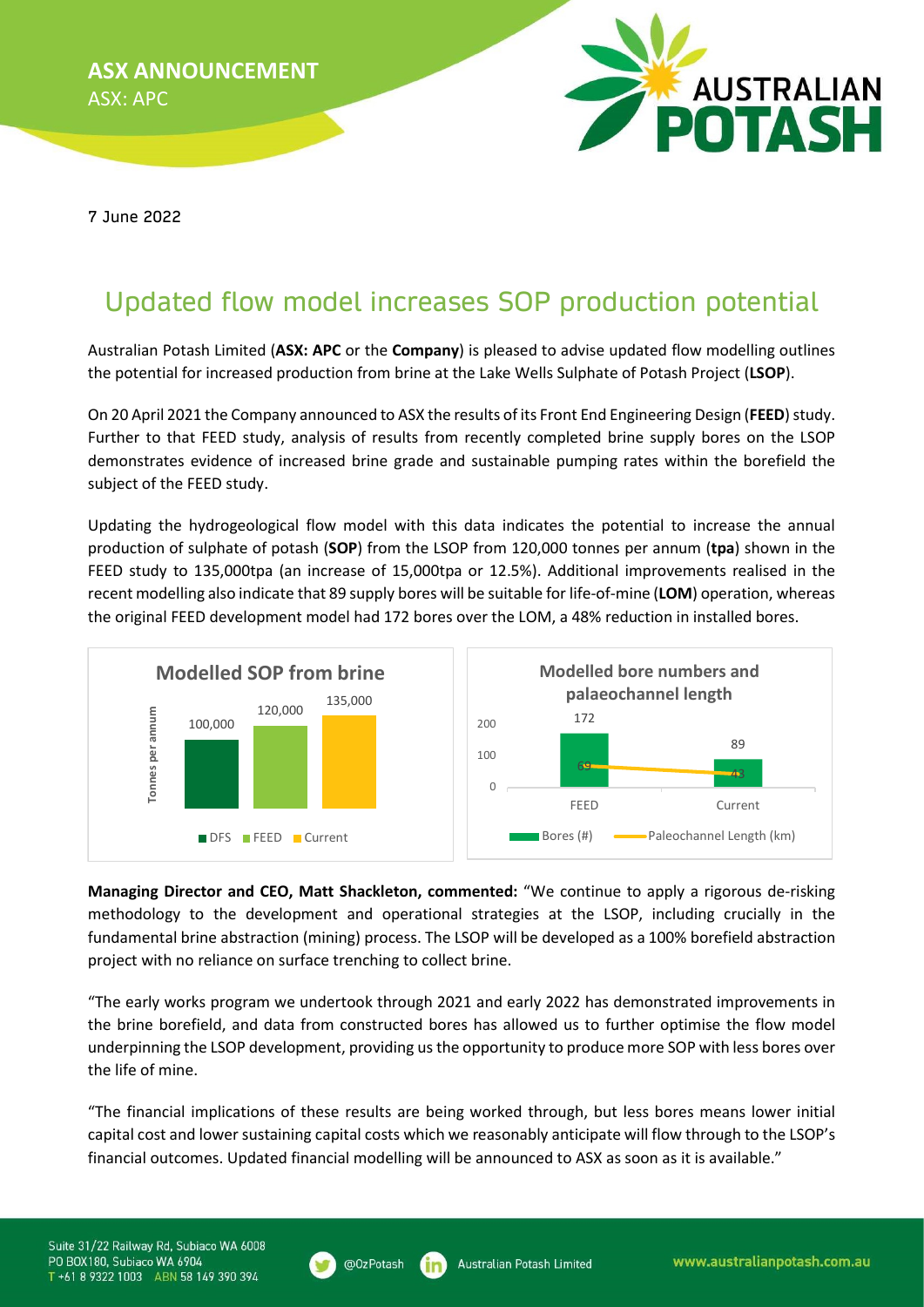



# Higher Annual Production Rate

In the Company's Definitive Feasibility Study (DFS) released in August 2019<sup>1</sup>, SOP production from brine abstraction was projected to be 100,000tpa, resulting in a Probable Reserve of 3.6Mt<sup>#</sup> (utilising ~20% of the in-situ Measured Resource<sup>#</sup>). An additional 50,000tpa was forecast in that DFS to be produced through the addition and conversion of Muriate of Potash (MOP) to SOP.

The brine abstraction rate was optimised through the FEED study, leading to optimised SOP output of 120,000tpa.

Through the DFS, external consultants AQ2 prepared a hydrogeological model for the proposed development of the LSOP. This model has been updated regularly with actual data generated in the field. Short term pump testing allows the reconciliation of the modelled early-time flow rate at each bore to the actual early-time flow rate likely to be recorded in operations. The inclusion of the data from the test pumping of the bores completed to date<sup>2</sup> in the hydrogeological model, reconciles positively (see Figure 1 below) and indicates the potential to increase the annual SOP production from brine abstraction to 135,000tpa (+15,000tpa/12.5%).



Figure 1 – Comparison of the FEED modelled results to updated flow model results for the early works' bores. The yellow circle represents an individual bore's performance for grade and flow, relative to the previous model.

<sup>1</sup> Refer ASX Announcement 28 August 2019

<sup>2</sup> Refer ASX Announcement 31 January 2022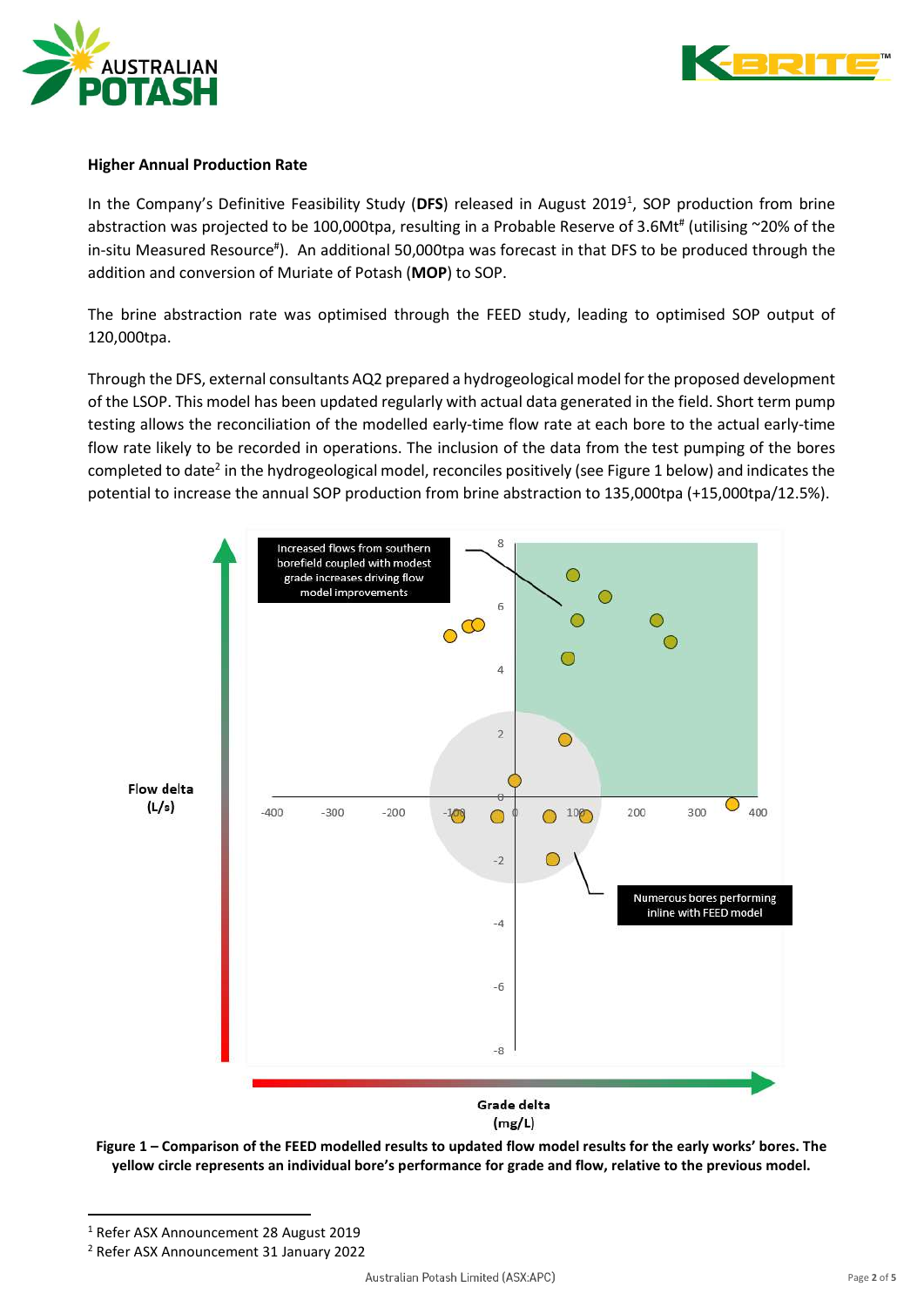



# Reduction in Capital Expenditure

A further improvement derived from the updated flow model is seen in the reduction in the number of bores required to produce the necessary brine flow. Where the FEED model indicated a required 79 bores at startup, expanding to 172 bores over the life of the LSOP, the current model revises the required bores down to only 89 bores over the life of mine. The potential cost savings over the life of the mine from the reduction in bores required may be substantial.

## Higher Grade

Along with the reduction in bore number, the updated flow model predicts higher grade and a longer production profile. The implications to the pond network, harvest ponds, and processing plant are being thoroughly considered in light of the improved flow model.

## **Background**

Prior to mobilisation of equipment for the first phase production bore drilling program in 2021, APC had developed seven test production bores at Lake Wells, six deep bores into the basal aquifer, and a shallow bore into the upper aquifer only. All six deep bores were pump tested and four were considered suitable as production bores. Two bores installed during the trial phase have proven to be poorly constructed and unsuitable for the project development.

Inclusion in the hydrogeological flow model of the 'early works' bores completed during 2021 has increased the data density in the model. This has resulted in a higher modelled overall flow rate and brine grade as noted above. Pumping tests were carried out upon completion of the majority of the bores to assess the efficiency and determine the sustainable flow rate and other important hydrogeological parameters.

On a linear basis currently constructed bores account for the development of approximately 20% of the LSOP's borefield: but on a volume basis the bores developed to date account for approximately 35% of required brine flow for full scale production.

There has been no material change to the previously estimated Resource for the project previously announced to ASX<sup>3</sup>.

This release was authorised by the Board of Directors.

Matt Shackleton Michelle Blandford Managing Director & CEO Company Secretary m.shackleton@australianpotash.com.au m.blandford@australianpotash.com.au

+61 (0) 438 319 841 +61 (0) 408 088 295

<sup>3</sup> Refer ASX Announcement 8 August 2019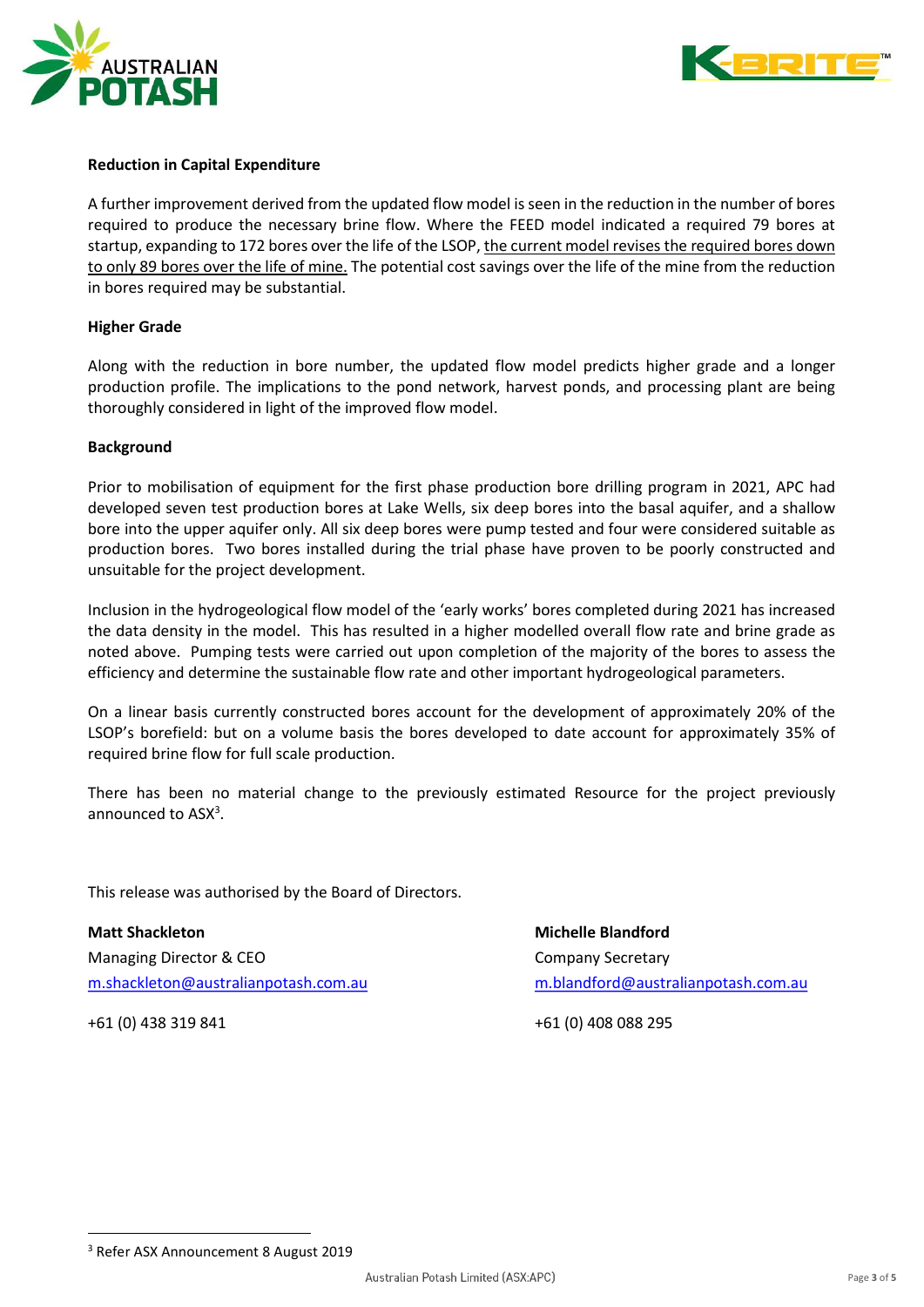



APC holds a 100% interest in the Lake Wells Sulphate of Potash (LSOP), located approximately 500km northeast of Kalgoorlie, in Western Australia's Eastern Goldfields. The Company is finalising predevelopment plans for commencement of construction. First production from the LSOP is scheduled for 24 to 27 months from a Final Investment Decision.

K-Brite<sup>™</sup> is a registered trademark brand of Australian Potash Limited and the brand under which the suite of high quality, premium SOP products from the LSOP will be marketed.

APC holds a 100% interest in the Laverton Downs Project, located 5kms north of Laverton, in Western Australia's Eastern Goldfields.<sup>4</sup>

APC holds a 30% free-carried interest in the Lake Wells Gold Project, located 500km northeast of Kalgoorlie, in Western Australia's Eastern Goldfields.<sup>5</sup>

Please visit

www.australianpotash.com.au for more information.

# Forward Looking Statements

This announcement contains forward-looking statements that involve a number of risks and uncertainties. These forward-looking statements are expressed in good faith and believed to have a reasonable basis. These forward-looking statements reflect current expectations, intentions or strategies regarding the future and assumptions based on currently available information. Should one or more of the risks or uncertainties materialise, or should underlying assumptions prove incorrect, actual results may vary from the expectations, intentions and strategies described in this or any other referenced announcement. No obligation is assumed to update forward-looking statements if these beliefs, opinions and estimates should change or to reflect other future developments.

<sup>4</sup> Refer to ASX Announcement 9 April 2021

<sup>5</sup> Refer to ASX Announcement 8 April 2021